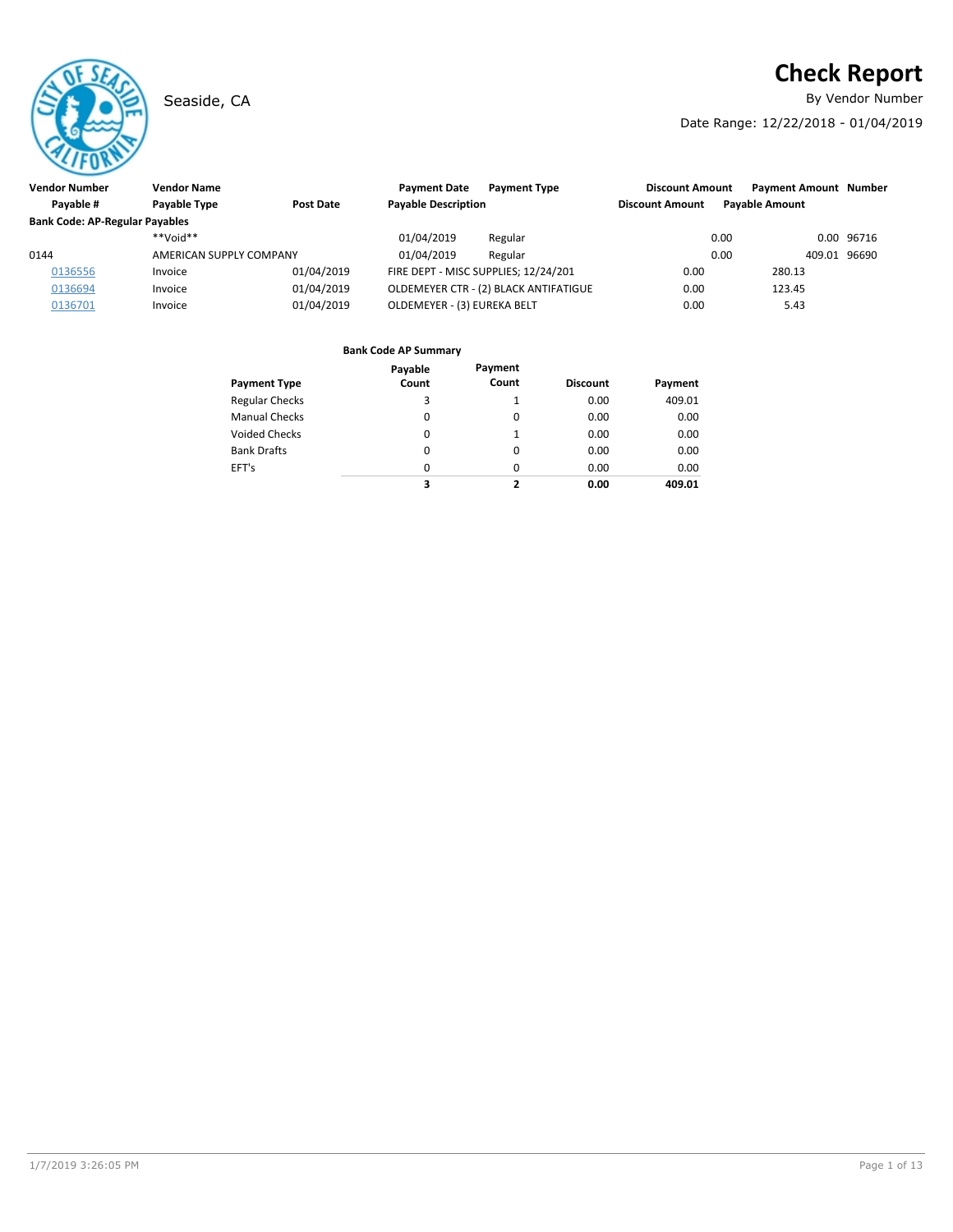| <b>Vendor Number</b>                  | <b>Vendor Name</b>          |                  | <b>Payment Date</b>           | <b>Payment Type</b> | <b>Discount Amount</b> |      | <b>Payment Amount Number</b> |                      |
|---------------------------------------|-----------------------------|------------------|-------------------------------|---------------------|------------------------|------|------------------------------|----------------------|
| Payable #                             | Payable Type                | <b>Post Date</b> | <b>Payable Description</b>    |                     | <b>Discount Amount</b> |      | <b>Payable Amount</b>        |                      |
| <b>Bank Code: PY-Payroll Payables</b> |                             |                  |                               |                     |                        |      |                              |                      |
| 0530                                  | CA. STATE DISBURSEMENT UNIT |                  | 01/03/2019                    | <b>Bank Draft</b>   |                        | 0.00 | 33.69                        | ZE7ROME6657          |
| <b>INV0002878</b>                     | Invoice                     | 01/03/2019       | PARTICIPANT ID: 0470000090230 |                     | 0.00                   |      | 33.69                        |                      |
| 0530                                  | CA. STATE DISBURSEMENT UNIT |                  | 01/03/2019                    | <b>Bank Draft</b>   |                        | 0.00 |                              | 142.61 ZE7ROME6657   |
| <b>INV0002876</b>                     | Invoice                     | 01/03/2019       | CASE NO: 200000000125769      |                     | 0.00                   |      | 142.61                       |                      |
| 0530                                  | CA. STATE DISBURSEMENT UNIT |                  | 01/03/2019                    | <b>Bank Draft</b>   |                        | 0.00 | 321.69                       | ZE7ROME6657          |
| <b>INV0002877</b>                     | Invoice                     | 01/03/2019       | CASE NO.: 200000001549267     |                     | 0.00                   |      | 321.69                       |                      |
| 0530                                  | CA. STATE DISBURSEMENT UNIT |                  | 01/03/2019                    | <b>Bank Draft</b>   |                        | 0.00 |                              | 156.36 ZE7ROME6657   |
| <b>INV0002875</b>                     | Invoice                     | 01/03/2019       | CASE NO.: 200000001772884     |                     | 0.00                   |      | 156.36                       |                      |
| 0530                                  | CA. STATE DISBURSEMENT UNIT |                  | 01/03/2019                    | <b>Bank Draft</b>   |                        | 0.00 |                              | 1,499.54 ZE7ROME6657 |
| <b>INV0002873</b>                     | Invoice                     | 01/03/2019       | CASE NO.: 200000001441634     |                     | 0.00                   |      | 1,499.54                     |                      |
| 0530                                  | CA. STATE DISBURSEMENT UNIT |                  | 01/03/2019                    | <b>Bank Draft</b>   |                        | 0.00 | 299.07                       | ZE7ROME6657          |
| <b>INV0002872</b>                     | Invoice                     | 01/03/2019       | CASE NO.: 0530033626-01       |                     | 0.00                   |      | 299.07                       |                      |

|                       | Payable  | Payment  |                 |          |
|-----------------------|----------|----------|-----------------|----------|
| <b>Payment Type</b>   | Count    | Count    | <b>Discount</b> | Payment  |
| <b>Regular Checks</b> | 0        | 0        | 0.00            | 0.00     |
| <b>Manual Checks</b>  | $\Omega$ | $\Omega$ | 0.00            | 0.00     |
| <b>Voided Checks</b>  | 0        | $\Omega$ | 0.00            | 0.00     |
| <b>Bank Drafts</b>    | 6        | 6        | 0.00            | 2,452.96 |
| EFT's                 | $\Omega$ | $\Omega$ | 0.00            | 0.00     |
|                       | 6        | 6        | 0.00            | 2.452.96 |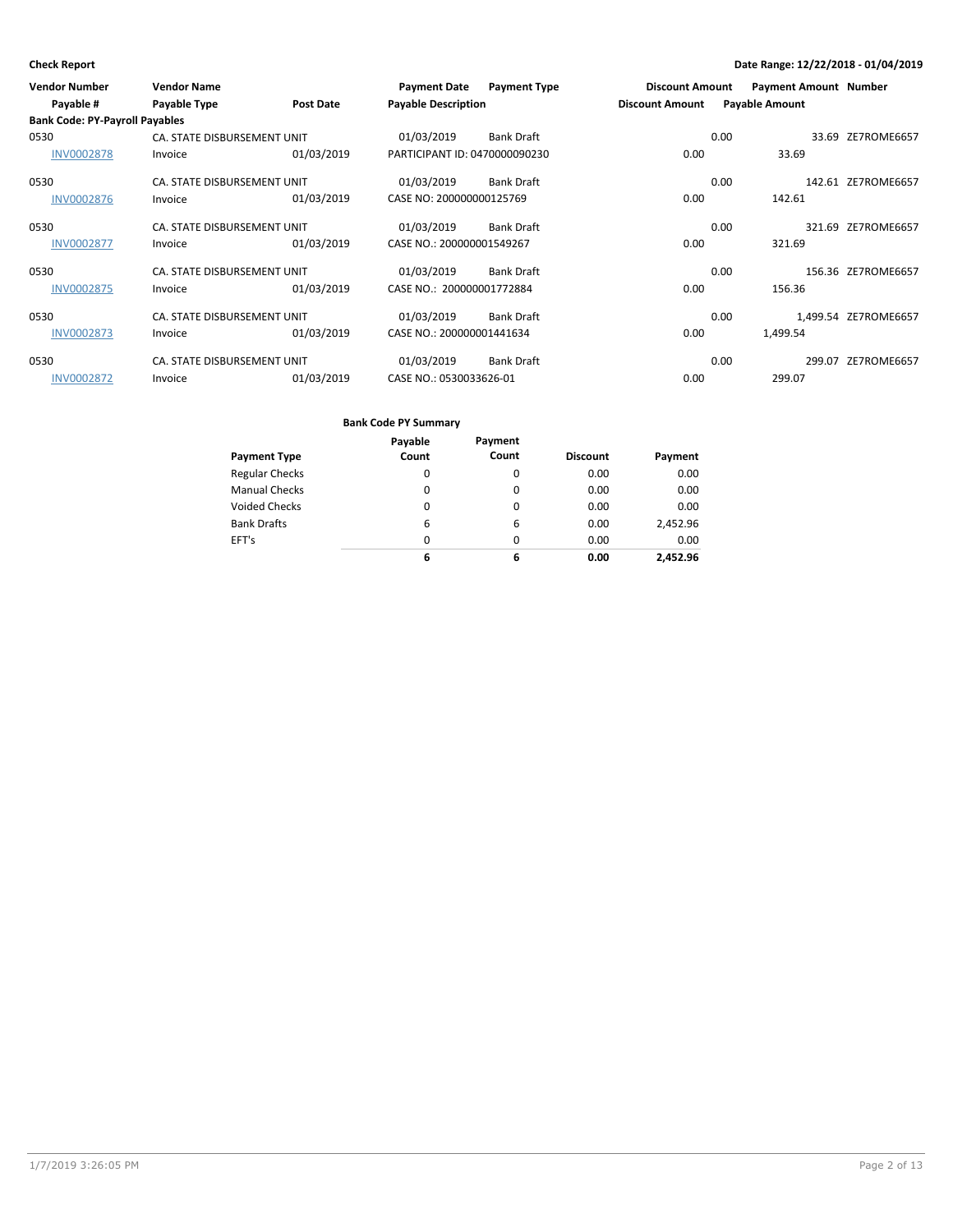| <b>Vendor Number</b>                  | <b>Vendor Name</b>             |                  | <b>Payment Date</b>              | <b>Payment Type</b>                               | <b>Discount Amount</b> |      | <b>Payment Amount Number</b> |             |
|---------------------------------------|--------------------------------|------------------|----------------------------------|---------------------------------------------------|------------------------|------|------------------------------|-------------|
| Payable #                             | Payable Type                   | <b>Post Date</b> | <b>Payable Description</b>       |                                                   | <b>Discount Amount</b> |      | <b>Payable Amount</b>        |             |
| <b>Bank Code: AP-Regular Payables</b> |                                |                  |                                  |                                                   |                        |      |                              |             |
| 0912                                  | L.N. CURTIS & SONS             |                  | 01/04/2019                       | Regular                                           |                        | 0.00 | 791.68 96709                 |             |
| <b>INV239353</b>                      | Invoice                        | 01/04/2019       |                                  | (1) WIRELESS TRUCK MOUNT CHARGER, AC              | 0.00                   |      | 791.68                       |             |
| 2122                                  | HWW INC.                       |                  | 01/04/2019                       | Regular                                           |                        | 0.00 | 4,127.50 96705               |             |
| 288758                                | Invoice                        | 01/04/2019       | ADS FOR FACILITY LEAD DEC/JAN    |                                                   | 0.00                   |      | 4,127.50                     |             |
|                                       |                                |                  |                                  |                                                   |                        |      |                              |             |
| 2184                                  | <b>MISSION LINEN SERVICE</b>   |                  | 01/04/2019                       | Regular                                           |                        | 0.00 | 337.52 96712                 |             |
| 508785465                             | Invoice                        | 01/04/2019       | SEASIDE FIRE DEPT; 12/6/18       |                                                   | 0.00                   |      | 90.89                        |             |
| 508832445                             | Invoice                        | 01/04/2019       | SEASIDE FIRE DEPT; 12/13/18      |                                                   | 0.00                   |      | 82.21                        |             |
| 508880221                             | Invoice                        | 01/04/2019       | SEASIDE FIRE DEPT; 12/20/18      |                                                   | 0.00                   |      | 82.21                        |             |
| 508927518                             | Invoice                        | 01/04/2019       | SEASIDE FIRE DEPT; 12/27/18      |                                                   | 0.00                   |      | 82.21                        |             |
| 2186                                  | <b>MISSION UNIFORM SERVICE</b> |                  | 01/04/2019                       | Regular                                           |                        | 0.00 | 370.02 96713                 |             |
| 508580118                             | Invoice                        | 01/04/2019       | SEASIDE FIRE DEPT; 11/6/18       |                                                   | 0.00                   |      | 31.50                        |             |
| 508675725                             | Invoice                        | 01/04/2019       | SEASIDE FIRE DEPT; 11/20/18      |                                                   | 0.00                   |      | 31.50                        |             |
| 508767130                             | Invoice                        | 01/04/2019       | SEASIDE FIRE DEPT; 12/4/18       |                                                   | 0.00                   |      | 31.50                        |             |
| 508824602                             | Invoice                        | 01/04/2019       | RECREATION DEPT; 12/12/18        |                                                   | 0.00                   |      | 244.02                       |             |
| 508863535                             | Invoice                        | 01/04/2019       | SEASIDE FIRE DEPT; 12/18/18      |                                                   | 0.00                   |      | 31.50                        |             |
| 2236                                  | MBS BUSINESS SYSTEMS           |                  | 01/04/2019                       | Regular                                           |                        | 0.00 | 285.11 96710                 |             |
| 349189                                | Invoice                        | 01/04/2019       | FIRE DEPT - KONICA MINOLTA/C284e |                                                   | 0.00                   |      | 285.11                       |             |
|                                       |                                |                  |                                  |                                                   |                        |      |                              |             |
| 2328                                  | <b>WALLACE GROUP</b>           |                  | 01/04/2019                       | Regular                                           |                        | 0.00 | 20,184.28 96747              |             |
| 47288                                 | Invoice                        | 01/04/2019       |                                  | 10/26/18-11/30/18 - MAIN GATE PLAN CHE            | 0.00                   |      | 343.75                       |             |
| 47327                                 | Invoice                        | 01/04/2019       |                                  | 5/14/18-11/30/18 - ASSISTED LIVING FACILI         | 0.00                   |      | 872.50                       |             |
| 47363                                 | Invoice                        | 01/04/2019       |                                  | NOV 2018 - DEL MONTE SEWER UPGRADE                | 0.00                   |      | 18,968.03                    |             |
| 2652                                  | PACIFIC GAS & ELECTRIC         |                  | 01/04/2019                       | Regular                                           |                        | 0.00 | 42,756.21 96721              |             |
| 8460074755-8 12 Invoice               |                                | 01/04/2019       | PGE COLLECTIVE 12/21/18          |                                                   | 0.00                   |      | 42,756.21                    |             |
|                                       | SHERWIN-WILLIAMS CO.           |                  |                                  |                                                   |                        | 0.00 |                              | 62.86 96735 |
| 3211<br>0755-0                        | Invoice                        | 01/04/2019       | 01/04/2019                       | Regular<br>ACCT #6574-2956-9; BLUE TAPE, BRUSHES, | 0.00                   |      | 62.86                        |             |
|                                       |                                |                  |                                  |                                                   |                        |      |                              |             |
| 3249                                  | <b>SMART &amp; FINAL</b>       |                  | 01/04/2019                       | Regular                                           |                        | 0.00 | 385.88 96737                 |             |
| REF #053408                           | Invoice                        | 01/04/2019       | STORE #455; TRANS #68            |                                                   | 0.00                   |      | 188.24                       |             |
| REF #056135                           | Invoice                        | 01/04/2019       | STORE #455; TRANS #172           |                                                   | 0.00                   |      | 91.52                        |             |
| REF #057686                           | Invoice                        | 01/04/2019       | STORE #455; TRANS #116           |                                                   | 0.00                   |      | 106.12                       |             |
| 3319                                  | <b>STAPLES ADVANTAGE</b>       |                  | 01/04/2019                       | Regular                                           |                        | 0.00 | 1,288.40 96739               |             |
| 3399008446                            | Invoice                        | 01/04/2019       | FINANCE - 2019 CALENDARS         |                                                   | 0.00                   |      | 193.22                       |             |
| 3399081938                            | Invoice                        | 01/04/2019       |                                  | POLICE DEPT - 5 SHELF HVY DTY BOLTLESS S          | 0.00                   |      | 310.25                       |             |
| 3399081939                            | Credit Memo                    | 01/04/2019       | CREDIT MEMO FOR INV #3398607538  |                                                   | 0.00                   |      | $-10.37$                     |             |
| 3399170658                            | Invoice                        | 01/04/2019       | RECREATION DEPT - MISC SUPPLIES  |                                                   | 0.00                   |      | 221.93                       |             |
| 3399603042                            | Invoice                        | 01/04/2019       | <b>FINANCE - PAPER</b>           |                                                   | 0.00                   |      | 360.70                       |             |
| 3399696351                            | Invoice                        | 01/04/2019       |                                  | RECREATION DEPT - CALENDARS, BOXES                | 0.00                   |      | 112.18                       |             |
| 3399696352                            | Invoice                        | 01/04/2019       |                                  | RECREATION DEPT - AVRY LSR LBL NAME BA            | 0.00                   |      | 100.49                       |             |
|                                       |                                |                  |                                  |                                                   |                        |      |                              |             |
| 3515                                  | TRI-COUNTY FIRE PROTECTION     |                  | 01/04/2019                       | Regular                                           |                        | 0.00 |                              | 29.39 96742 |
| HP48618                               | Invoice                        | 01/04/2019       |                                  | SEASIDE FIRE DEPT- CO2/CHEM RECHARGE              | 0.00                   |      | 29.39                        |             |
| 4025                                  | RICHARD LEE                    |                  | 01/04/2019                       | Regular                                           |                        | 0.00 |                              | 70.85 96725 |
| <b>DEC 2018</b>                       | Invoice                        | 01/14/2019       | DEC 2018 MILEAGE REIMBURSEMENT   |                                                   | 0.00                   |      | 70.85                        |             |
| 4059                                  |                                |                  | 01/04/2019                       |                                                   |                        | 0.00 |                              |             |
|                                       | SILKSCREEN EXPRESS<br>Invoice  | 01/04/2019       | DAY CAMP/CHEER CAMP TEES (186)   | Regular                                           | 0.00                   |      | 2,463.29 96736<br>2,463.29   |             |
| 3730                                  |                                |                  |                                  |                                                   |                        |      |                              |             |
| 4222                                  | HARRIS & ASSOCIATES, INC.      |                  | 01/04/2019                       | Regular                                           |                        | 0.00 | 15,275.00 96704              |             |
| 39688                                 | Invoice                        | 01/04/2019       |                                  | CIP MGMT SVCS FROM 10/28/18 - 11/24/18            | 0.00                   |      | 14,300.00                    |             |
| 39784                                 | Invoice                        | 01/04/2019       |                                  | 10/28/18 - 11/24/18 SVCS FOR LIFT STATION         | 0.00                   |      | 975.00                       |             |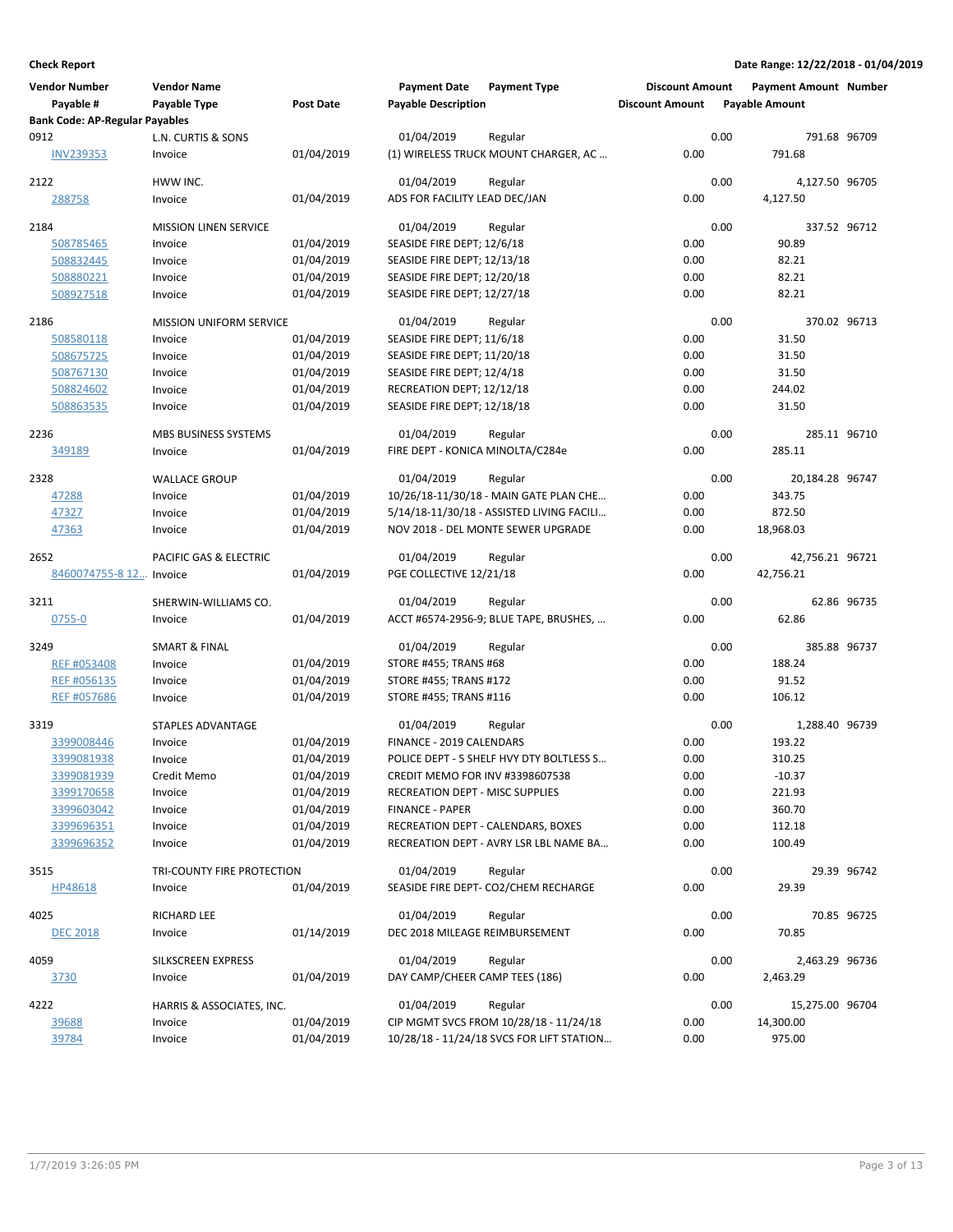| Vendor Number | Vendor Name     |            | <b>Payment Date</b><br><b>Payment Type</b> | <b>Discount Amount</b> | <b>Payment Amount Number</b> |
|---------------|-----------------|------------|--------------------------------------------|------------------------|------------------------------|
| Pavable #     | Payable Type    | Post Date  | <b>Payable Description</b>                 | <b>Discount Amount</b> | <b>Pavable Amount</b>        |
| 4435          | <b>PARK INK</b> |            | 01/04/2019<br>Regular                      | 0.00                   | 389.58 96722                 |
| 26597         | Invoice         | 01/04/2019 | (100) NOTEBOOK/PEN W/ CUSTOM LOGO          | 0.00                   | 389.58                       |

|                       | Payable  | Payment  |                 |           |
|-----------------------|----------|----------|-----------------|-----------|
| <b>Payment Type</b>   | Count    | Count    | <b>Discount</b> | Payment   |
| <b>Regular Checks</b> | 33       | 15       | 0.00            | 88,817.57 |
| <b>Manual Checks</b>  | 0        | 0        | 0.00            | 0.00      |
| Voided Checks         | 0        | $\Omega$ | 0.00            | 0.00      |
| <b>Bank Drafts</b>    | 0        | 0        | 0.00            | 0.00      |
| EFT's                 | $\Omega$ | $\Omega$ | 0.00            | 0.00      |
|                       | 33       | 15       | 0.00            | 88.817.57 |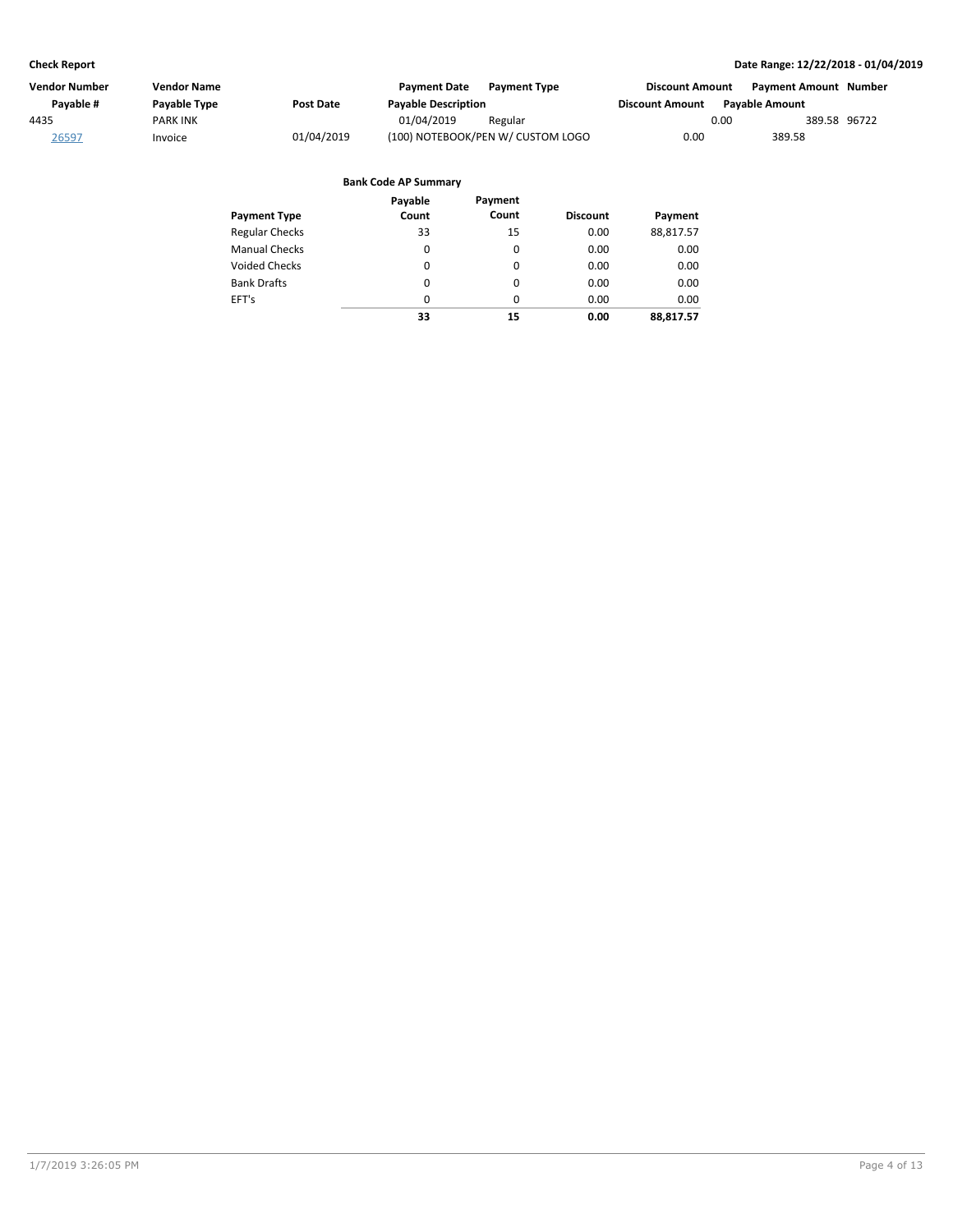| <b>Vendor Number</b>                  | <b>Vendor Name</b>  |            | <b>Payment Date</b>        | <b>Payment Type</b> | <b>Discount Amount</b> |      | <b>Payment Amount Number</b> |                         |
|---------------------------------------|---------------------|------------|----------------------------|---------------------|------------------------|------|------------------------------|-------------------------|
| Payable #                             | Payable Type        | Post Date  | <b>Payable Description</b> |                     | <b>Discount Amount</b> |      | <b>Pavable Amount</b>        |                         |
| <b>Bank Code: PY-Payroll Payables</b> |                     |            |                            |                     |                        |      |                              |                         |
| 5144                                  | STATE OF CALIFORNIA |            | 01/03/2019                 | Bank Draft          |                        | 0.00 |                              | 25.080.59 0-297-556-800 |
| <b>INV0002889</b>                     | Invoice             | 01/03/2019 | <b>SIT PAYABLE</b>         |                     | 0.00                   |      | 25.080.59                    |                         |
| 5144                                  | STATE OF CALIFORNIA |            | 01/04/2019                 | <b>Bank Draft</b>   |                        | 0.00 |                              | 261.08 1-425-959-744    |
| <b>INV0002893</b>                     | Invoice             | 01/03/2019 | <b>SIT PAYABLE</b>         |                     | 0.00                   |      | 261.08                       |                         |

|                       | Payable  | Payment                  |                 |           |
|-----------------------|----------|--------------------------|-----------------|-----------|
| <b>Payment Type</b>   | Count    | Count                    | <b>Discount</b> | Payment   |
| <b>Regular Checks</b> | 0        | 0                        | 0.00            | 0.00      |
| <b>Manual Checks</b>  | $\Omega$ | 0                        | 0.00            | 0.00      |
| <b>Voided Checks</b>  | 0        | $\Omega$                 | 0.00            | 0.00      |
| <b>Bank Drafts</b>    | 2        | 2                        | 0.00            | 25,341.67 |
| EFT's                 | $\Omega$ | $\Omega$                 | 0.00            | 0.00      |
|                       | ,        | $\overline{\phantom{a}}$ | 0.00            | 25.341.67 |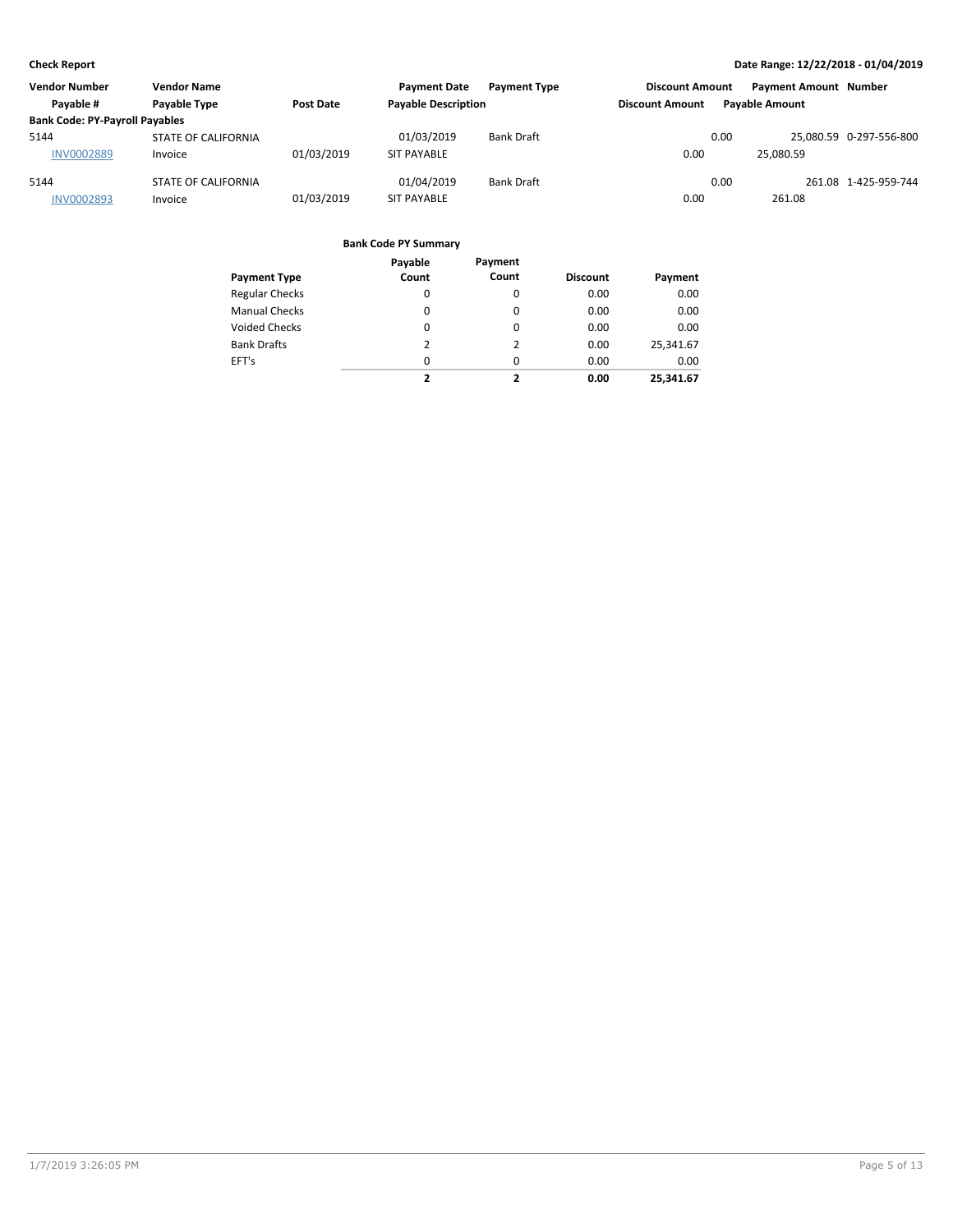| <b>Vendor Number</b>                  | <b>Vendor Name</b>   |            | <b>Payment Date</b><br><b>Payment Type</b> | <b>Discount Amount</b> |                       | <b>Payment Amount Number</b> |
|---------------------------------------|----------------------|------------|--------------------------------------------|------------------------|-----------------------|------------------------------|
| Pavable #                             | <b>Pavable Type</b>  | Post Date  | <b>Payable Description</b>                 | <b>Discount Amount</b> | <b>Pavable Amount</b> |                              |
| <b>Bank Code: AP-Regular Payables</b> |                      |            |                                            |                        |                       |                              |
| 5246                                  | <b>JOSHUA PARKER</b> |            | 01/04/2019<br>Regular                      |                        | 0.00                  | 57.23 96708                  |
| <b>DEC 2018</b>                       | Invoice              | 01/04/2019 | DEC 2018 MILEAGE REIMBURSEMENT             | 0.00                   | 57.23                 |                              |

| Payment Type          | Payable<br>Count | Payment<br>Count | <b>Discount</b> | Payment |
|-----------------------|------------------|------------------|-----------------|---------|
| <b>Regular Checks</b> | 1                |                  | 0.00            | 57.23   |
| <b>Manual Checks</b>  | $\Omega$         | 0                | 0.00            | 0.00    |
| <b>Voided Checks</b>  | 0                | 0                | 0.00            | 0.00    |
| <b>Bank Drafts</b>    | 0                | 0                | 0.00            | 0.00    |
| EFT's                 | $\Omega$         | 0                | 0.00            | 0.00    |
|                       | 1                | 1                | 0.00            | 57.23   |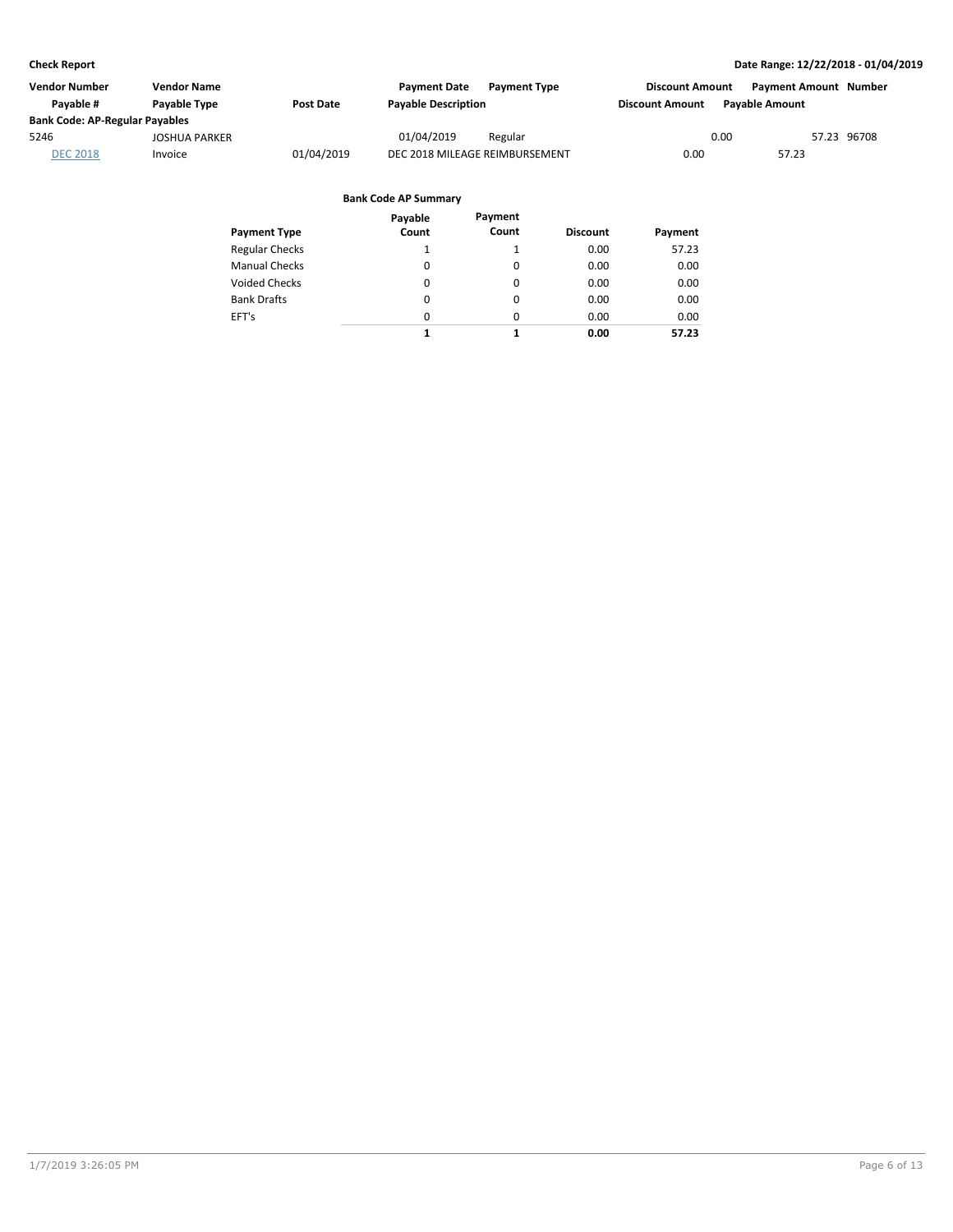| <b>Vendor Number</b>                  | <b>Vendor Name</b> |                  | <b>Payment Date</b>        | <b>Payment Type</b> | <b>Discount Amount</b> |      | <b>Payment Amount Number</b> |                 |
|---------------------------------------|--------------------|------------------|----------------------------|---------------------|------------------------|------|------------------------------|-----------------|
| Payable #                             | Payable Type       | <b>Post Date</b> | <b>Payable Description</b> |                     | <b>Discount Amount</b> |      | <b>Payable Amount</b>        |                 |
| <b>Bank Code: PY-Payroll Payables</b> |                    |                  |                            |                     |                        |      |                              |                 |
| 5264                                  | RABOBANK, N.A.     |                  | 01/03/2019                 | <b>Bank Draft</b>   |                        | 0.00 | 63.339.09 04104086           |                 |
| <b>INV0002890</b>                     | Invoice            | 01/03/2019       | <b>FIT PAYABLE</b>         |                     | 0.00                   |      | 63,339.09                    |                 |
| 5264                                  | RABOBANK, N.A.     |                  | 01/03/2019                 | <b>Bank Draft</b>   |                        | 0.00 | 17.305.94 04104086           |                 |
| <b>INV0002891</b>                     | Invoice            | 01/03/2019       | <b>MEDICARE PAYABLE</b>    |                     | 0.00                   |      | 17.305.94                    |                 |
| 5264                                  | RABOBANK, N.A.     |                  | 01/04/2019                 | <b>Bank Draft</b>   |                        | 0.00 |                              | 620.00 63701222 |
| <b>INV0002894</b>                     | Invoice            | 01/03/2019       | <b>FIT PAYABLE</b>         |                     | 0.00                   |      | 620.00                       |                 |
| 5264                                  | RABOBANK, N.A.     |                  | 01/04/2019                 | <b>Bank Draft</b>   |                        | 0.00 |                              | 93.02 63701222  |
| <b>INV0002895</b>                     | Invoice            | 01/03/2019       | <b>MEDICARE PAYABLE</b>    |                     | 0.00                   |      | 93.02                        |                 |

|                       | Payable  | Payment  |                 |           |
|-----------------------|----------|----------|-----------------|-----------|
| <b>Payment Type</b>   | Count    | Count    | <b>Discount</b> | Payment   |
| <b>Regular Checks</b> | 0        | 0        | 0.00            | 0.00      |
| <b>Manual Checks</b>  | $\Omega$ | $\Omega$ | 0.00            | 0.00      |
| <b>Voided Checks</b>  | $\Omega$ | $\Omega$ | 0.00            | 0.00      |
| <b>Bank Drafts</b>    | 4        | 4        | 0.00            | 81,358.05 |
| EFT's                 | $\Omega$ | $\Omega$ | 0.00            | 0.00      |
|                       | 4        | 4        | 0.00            | 81,358.05 |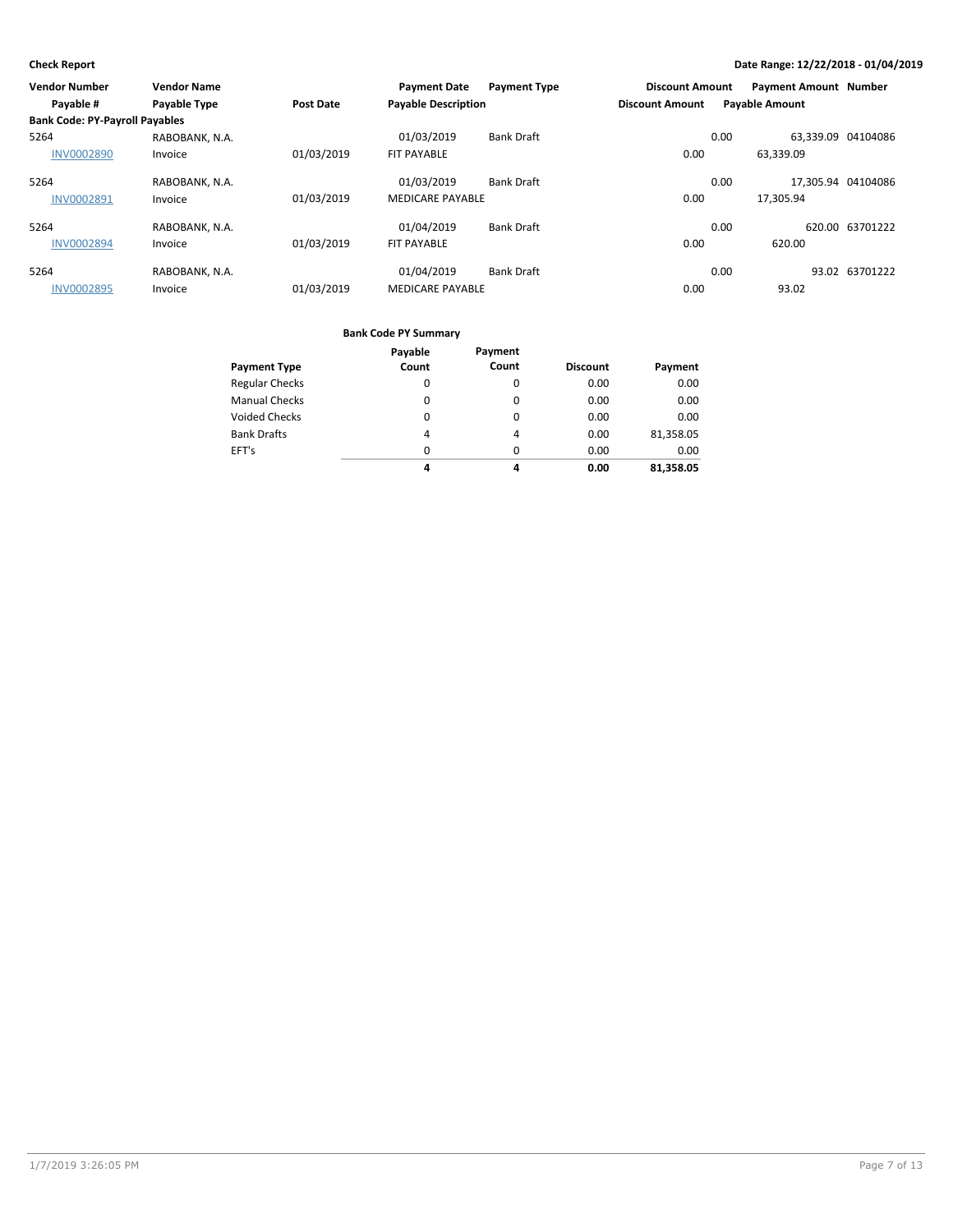| <b>Vendor Number</b>                  | <b>Vendor Name</b>                   |                  | <b>Payment Date</b>                         | <b>Payment Type</b>                      | <b>Discount Amount</b> |      | <b>Payment Amount Number</b> |             |
|---------------------------------------|--------------------------------------|------------------|---------------------------------------------|------------------------------------------|------------------------|------|------------------------------|-------------|
| Payable #                             | <b>Payable Type</b>                  | <b>Post Date</b> | <b>Payable Description</b>                  |                                          | <b>Discount Amount</b> |      | <b>Payable Amount</b>        |             |
| <b>Bank Code: AP-Regular Payables</b> |                                      |                  |                                             |                                          |                        |      |                              |             |
| 5543                                  | <b>MONTEREY BAY URGENT</b>           |                  | 01/04/2019                                  | Regular                                  |                        | 0.00 | 2,407.00 96715               |             |
| 249690                                | Invoice                              | 01/04/2019       | J. PARKER; 12/03/2018                       |                                          | 0.00                   |      | 25.00                        |             |
| 249735                                | Invoice                              | 01/04/2019       | G. KAISER; 12/04/2018                       |                                          | 0.00                   |      | 25.00                        |             |
| 249863                                | Invoice                              | 01/04/2019       | O. WILSON; 12/04/2018                       |                                          | 0.00                   |      | 25.00                        |             |
| 250030                                | Invoice                              | 01/04/2019       | M. INFANTE COLLINS; 12/05/2018              |                                          | 0.00                   |      | 25.00                        |             |
| 250036                                | Invoice                              | 01/04/2019       | M. DEMPSEY; 12/07/2018                      |                                          | 0.00                   |      | 25.00                        |             |
| 250037                                | Invoice                              | 01/04/2019       | R. DEMPSEY; 12/07/2018                      |                                          | 0.00                   |      | 25.00                        |             |
| 250594                                | Invoice                              | 01/04/2019       | T. FRANK; 12/04/2018                        |                                          | 0.00                   |      | 25.00                        |             |
| 250596                                | Invoice                              | 01/04/2019       | T. FRANK; 12/04/2018                        |                                          | 0.00                   |      | 21.00                        |             |
| 250597                                | Invoice                              | 01/04/2019       | T. FRANK; 12/04/2018                        |                                          | 0.00                   |      | 147.00                       |             |
| 250598                                | Invoice                              | 01/04/2019       | T. FRANK; 12/04/2018                        |                                          | 0.00                   |      | 726.00                       |             |
| 250599                                | Invoice                              | 01/04/2019       | K. ESLICK; 12/05/2018                       |                                          | 0.00                   |      | 25.00                        |             |
| 250600                                | Invoice                              | 01/04/2019       | K. ESLICK; 12/05/2018                       |                                          | 0.00                   |      | 147.00                       |             |
| 250602                                | Invoice                              | 01/04/2019       | K. ESLICK; 12/05/2018                       |                                          | 0.00                   |      | 726.00                       |             |
| 250603                                | Invoice                              | 01/04/2019       | K. ESLICK; 12/05/2018                       |                                          | 0.00                   |      | 21.00                        |             |
| 250604                                | Invoice                              | 01/04/2019       | A. KANAGAKI; 12/06/2018                     |                                          | 0.00                   |      | 21.00                        |             |
| 250605                                | Invoice                              | 01/04/2019       | A. KANAGAKI; 12/06/2018                     |                                          | 0.00                   |      | 25.00                        |             |
| 250606                                | Invoice                              | 01/04/2019       | A. KANAGAKI; 12/06/2018                     |                                          | 0.00                   |      | 147.00                       |             |
| 250607                                | Invoice                              | 01/04/2019       | A. KANAGAKI; 12/06/2018                     |                                          | 0.00                   |      | 226.00                       |             |
|                                       |                                      |                  |                                             |                                          |                        |      |                              |             |
| 5776                                  | <b>ALENA WAGREICH</b>                |                  | 01/04/2019                                  | Regular                                  |                        | 0.00 | 298.20 96689                 |             |
| <b>DEC 2018</b>                       | Invoice                              | 01/04/2019       | DEC 2018 INSTRUCTOR PAY                     |                                          | 0.00                   |      | 298.20                       |             |
| 5969                                  | <b>FASTENAL COMPANY</b>              |                  | 01/04/2019                                  | Regular                                  |                        | 0.00 |                              | 31.56 96701 |
| <b>CASEA90430</b>                     | Invoice                              | 01/04/2019       |                                             | FIRE DEPT - AA BATTERIES, 8" UVBLACK CBL | 0.00                   |      | 31.56                        |             |
|                                       |                                      |                  |                                             |                                          |                        |      |                              |             |
| 6193                                  | <b>PURCHASE POWER</b>                |                  | 01/04/2019                                  | Regular                                  |                        | 0.00 | 2,000.00 96724               |             |
| 34599076 12/18                        | Invoice                              | 01/04/2019       | 11/28 & 12/10/18 METER REFILLS              |                                          | 0.00                   |      | 2,000.00                     |             |
|                                       |                                      |                  |                                             |                                          |                        |      |                              |             |
| 6197                                  | U.S. BANK EQUIPMENT FINANCE          |                  | 01/04/2019<br>PD COPIERS - 440 HARCOURT AVE | Regular                                  | 0.00                   | 0.00 | 518.00 96743<br>518.00       |             |
| 373541143                             | Invoice                              | 01/04/2019       |                                             |                                          |                        |      |                              |             |
| 6197                                  | U.S. BANK EQUIPMENT FINANCE          |                  | 01/04/2019                                  | Regular                                  |                        | 0.00 | 151.83 96744                 |             |
| 373597244                             | Invoice                              | 01/04/2019       |                                             | ENGINERING COPIER - 440 HARCOURT AVE.    | 0.00                   |      | 151.83                       |             |
|                                       |                                      |                  |                                             |                                          |                        |      |                              |             |
| 6197                                  | U.S. BANK EQUIPMENT FINANCE          |                  | 01/04/2019                                  | Regular                                  |                        | 0.00 | 314.87 96745                 |             |
| 373301019                             | Invoice                              | 01/04/2019       | 986 HILBY AVE - COPIER                      |                                          | 0.00                   |      | 314.87                       |             |
| 6204                                  | CONCERN                              |                  | 01/04/2019                                  | Regular                                  |                        | 0.00 | 646.25 96696                 |             |
| CN1906032                             | Invoice                              | 01/04/2019       |                                             | DEC 2018 - PER EMPLOYEE PER MONTH BILL   | 0.00                   |      | 646.25                       |             |
|                                       |                                      |                  |                                             |                                          |                        |      |                              |             |
| 6284                                  | JOHNSON ELECTRONICS                  |                  | 01/04/2019                                  | Regular                                  |                        | 0.00 | 141.00 96707                 |             |
| 4069253                               | Invoice                              | 01/04/2019       |                                             | 1148 WHEELER ST - QRTLY ALARM MONITOR    | 0.00                   |      | 57.00                        |             |
| 4069266                               | Invoice                              | 01/04/2019       |                                             | FIRE DEPT QUARTLY ALARM MONITORING       | 0.00                   |      | 84.00                        |             |
|                                       |                                      |                  |                                             |                                          |                        |      |                              |             |
| 6602                                  | <b>NANCY MELTON</b>                  |                  | 01/04/2019                                  | Regular                                  |                        | 0.00 |                              | 86.10 96717 |
| <b>DEC 2018</b>                       | Invoice                              | 01/04/2019       |                                             | DEC 2018 INSTRUCTOR PAY - GENTLE YOGA    | 0.00                   |      | 86.10                        |             |
| 6747                                  | AT&T MOBILITY                        |                  | 01/04/2019                                  | Regular                                  |                        | 0.00 | 603.55 96693                 |             |
| 11/09/18-12/08/18 Invoice             |                                      | 01/04/2019       |                                             | ACCT #287021335618; 11/09/18-12/08/18    | 0.00                   |      | 603.55                       |             |
|                                       |                                      |                  |                                             |                                          |                        |      |                              |             |
| 7011                                  | SANDRA M. GRAY                       |                  | 01/04/2019                                  | Regular                                  |                        | 0.00 |                              | 50.00 96730 |
| 100744                                | Invoice                              | 01/04/2019       |                                             | REFUND FOR GILROY GARDENS 12/21/2018     | 0.00                   |      | 50.00                        |             |
|                                       |                                      |                  |                                             |                                          |                        |      |                              |             |
| 7013                                  | NATIONAL RECREATION AND              |                  | 01/04/2019                                  | Regular                                  |                        | 0.00 | 175.00 96719                 |             |
| 103538.                               | Invoice                              | 01/04/2019       |                                             | (1) NRPA MEMBERSHIP - NANCY TOWNE        | 0.00                   |      | 175.00                       |             |
| 7048                                  | ANGELA JOHNSON-IRVING                |                  | 01/04/2019                                  | Regular                                  |                        | 0.00 | 200.00 96691                 |             |
| 10/25/2018                            | Invoice                              | 01/04/2019       | (100) BASEBALL CUPCAKES                     |                                          | 0.00                   |      | 200.00                       |             |
|                                       |                                      |                  |                                             |                                          |                        |      |                              |             |
| 7105                                  | <b>EMERGENCY VEHICLE SPECIALISTS</b> |                  | 01/04/2019                                  | Regular                                  |                        | 0.00 | 100.00 96700                 |             |
| 9331                                  | Invoice                              | 01/04/2019       |                                             | SALES ORDER #18H0928-03; RADIO LABOR     | 0.00                   |      | 100.00                       |             |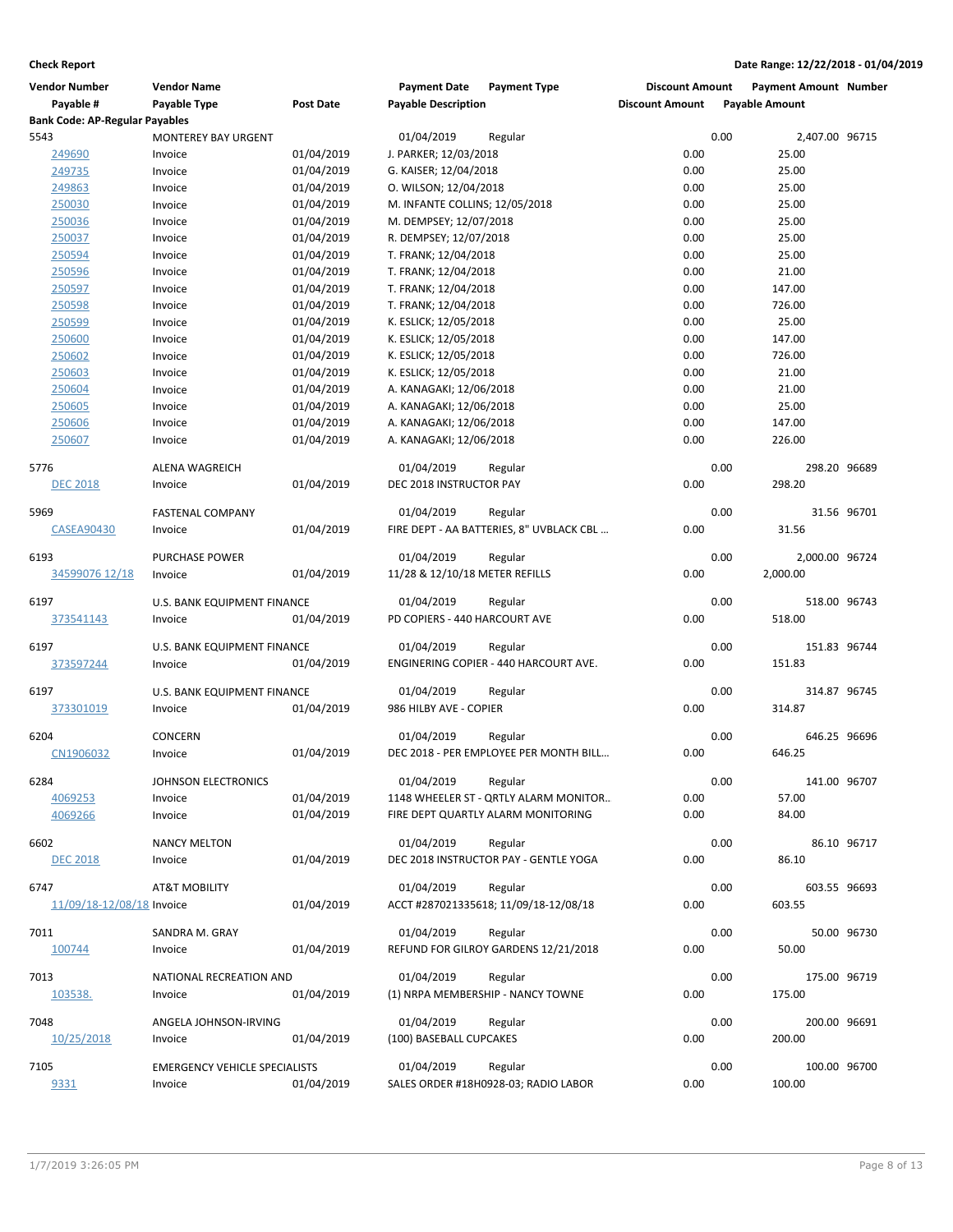| <b>Vendor Number</b>     | <b>Vendor Name</b>            |                  | <b>Payment Date</b>               | <b>Payment Type</b>                    | <b>Discount Amount</b> | <b>Payment Amount Number</b> |             |
|--------------------------|-------------------------------|------------------|-----------------------------------|----------------------------------------|------------------------|------------------------------|-------------|
| Payable #                | Payable Type                  | <b>Post Date</b> | <b>Payable Description</b>        |                                        | <b>Discount Amount</b> | <b>Payable Amount</b>        |             |
| 7112                     | <b>ART BLACK</b>              |                  | 01/04/2019                        | Regular                                |                        | 0.00<br>415.00 96692         |             |
| 118603                   | Invoice                       | 01/04/2019       | FISH WIFE 17A; 789 TRINITY AVE.   |                                        | 0.00                   | 415.00                       |             |
| 7208                     | <b>FRESNO CITY COLLEGE</b>    |                  | 01/04/2019                        | Regular                                |                        | 0.00                         | 99.00 96702 |
| 14101285                 | Invoice                       | 01/04/2019       | <b>REGISTRATION - A. SAKHRANI</b> |                                        | 0.00                   | 99.00                        |             |
| 7209                     | <b>SESAC</b>                  |                  | 01/04/2019                        | Regular                                |                        | 0.00<br>875.00 96734         |             |
| 10262122                 | Invoice                       | 01/04/2019       |                                   | 1/1/19-12/31/19- CONTRACT NO:46981-1   | 0.00                   | 875.00                       |             |
| 7357                     | SCOTT'S PPE RECON, INC.       |                  | 01/04/2019                        | Regular                                |                        | 0.00<br>151.50 96731         |             |
| 34679                    | Invoice                       | 01/04/2019       |                                   | DEC 2018 - REPAIRS/TURNOUT INSPECTIONS | 0.00                   | 151.50                       |             |
| 7505                     | MONTEREY BAY ANALYTICAL SVCS. |                  | 01/04/2019                        | Regular                                |                        | 0.00                         | 78.00 96714 |
| 181203 20                | Invoice                       | 01/04/2019       |                                   | SEASIDE MWS SAMPLES RECEIVED ON 12/3/  | 0.00                   | 78.00                        |             |
| 7541                     | A TO Z PARTY RENTAL           |                  | 01/04/2019                        | Regular                                |                        | 0.00<br>518.94 96687         |             |
| 323271                   | Invoice                       | 01/04/2019       |                                   | 12/8/2018 SEASIDE FARMER'S MKT PORTA   | 0.00                   | 518.94                       |             |
| 7668                     | SEASIDE HIGH ROBOTICS PROGRAM |                  | 01/04/2019                        | Regular                                |                        | 2,000.00 96732<br>0.00       |             |
| 12/20/18 COUNCIL Invoice |                               | 01/04/2019       |                                   | MAYOR'S YOUTH FUND FOR REGIONAL CO     | 0.00                   | 2,000.00                     |             |
| 7924                     | <b>ROSA JONG</b>              |                  | 01/04/2019                        | Regular                                |                        | 0.00                         | 37.80 96728 |
| <b>DEC 2018</b>          | Invoice                       | 01/04/2019       | DEC 2018 INSTRUCTOR PAY - ZUMBA   |                                        | 0.00                   | 37.80                        |             |

|                       | Payable | Payment  |                 |           |
|-----------------------|---------|----------|-----------------|-----------|
| <b>Payment Type</b>   | Count   | Count    | <b>Discount</b> | Payment   |
| <b>Regular Checks</b> | 41      | 23       | 0.00            | 11,898.60 |
| <b>Manual Checks</b>  | 0       | 0        | 0.00            | 0.00      |
| <b>Voided Checks</b>  | 0       | 0        | 0.00            | 0.00      |
| <b>Bank Drafts</b>    | 0       | 0        | 0.00            | 0.00      |
| EFT's                 | 0       | $\Omega$ | 0.00            | 0.00      |
|                       | 41      | 23       | 0.00            | 11.898.60 |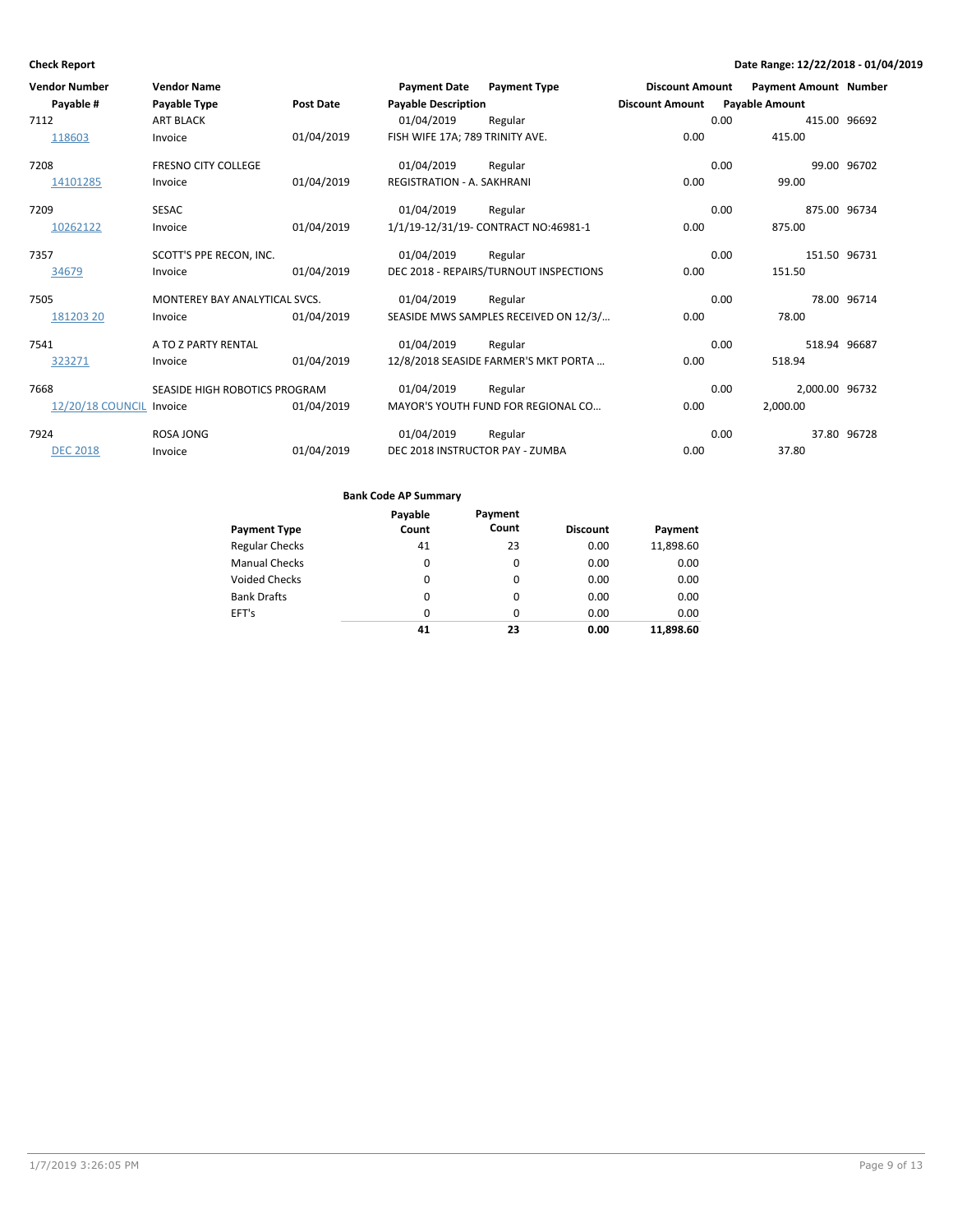| <b>Vendor Number</b>                  | <b>Vendor Name</b>       |            | <b>Payment Date</b>             | <b>Payment Type</b> | <b>Discount Amount</b> | <b>Payment Amount Number</b> |                     |
|---------------------------------------|--------------------------|------------|---------------------------------|---------------------|------------------------|------------------------------|---------------------|
| Payable #                             | Payable Type             | Post Date  | <b>Payable Description</b>      |                     | <b>Discount Amount</b> | <b>Payable Amount</b>        |                     |
| <b>Bank Code: PY-Payroll Payables</b> |                          |            |                                 |                     |                        |                              |                     |
| 7976                                  | <b>AMERICAN FIDELITY</b> |            | 12/28/2018                      | <b>Bank Draft</b>   |                        | 0.00                         | 2.202.48 DFT0001380 |
| <b>INV0002776</b>                     | Invoice                  | 12/28/2018 | AF FLEX SEC 125                 |                     | 0.00                   | 2.202.48                     |                     |
| 7976                                  | <b>AMERICAN FIDELITY</b> |            | 12/28/2018                      | <b>Bank Draft</b>   |                        | 0.00                         | -195.00 DFT0001380  |
| CM0000145                             | Credit Memo              | 12/28/2018 | L. ONATE OP ADJ DUE TO OWED AMT |                     | 0.00                   | -195.00                      |                     |
| 7976                                  | <b>AMERICAN FIDELITY</b> |            | 12/28/2018                      | <b>Bank Draft</b>   |                        | 0.00                         | 2.527.48 DFT0001380 |
| <b>INV0002812</b>                     | Invoice                  | 12/28/2018 | AF FLEX SEC 125                 |                     | 0.00                   | 2.527.48                     |                     |

|                       | Payable  | Payment |                 |          |
|-----------------------|----------|---------|-----------------|----------|
| <b>Payment Type</b>   | Count    | Count   | <b>Discount</b> | Payment  |
| <b>Regular Checks</b> | 0        | 0       | 0.00            | 0.00     |
| <b>Manual Checks</b>  | 0        | 0       | 0.00            | 0.00     |
| <b>Voided Checks</b>  | 0        | 0       | 0.00            | 0.00     |
| <b>Bank Drafts</b>    | 3        | 3       | 0.00            | 4,534.96 |
| EFT's                 | $\Omega$ | 0       | 0.00            | 0.00     |
|                       | 3        | 3       | 0.00            | 4.534.96 |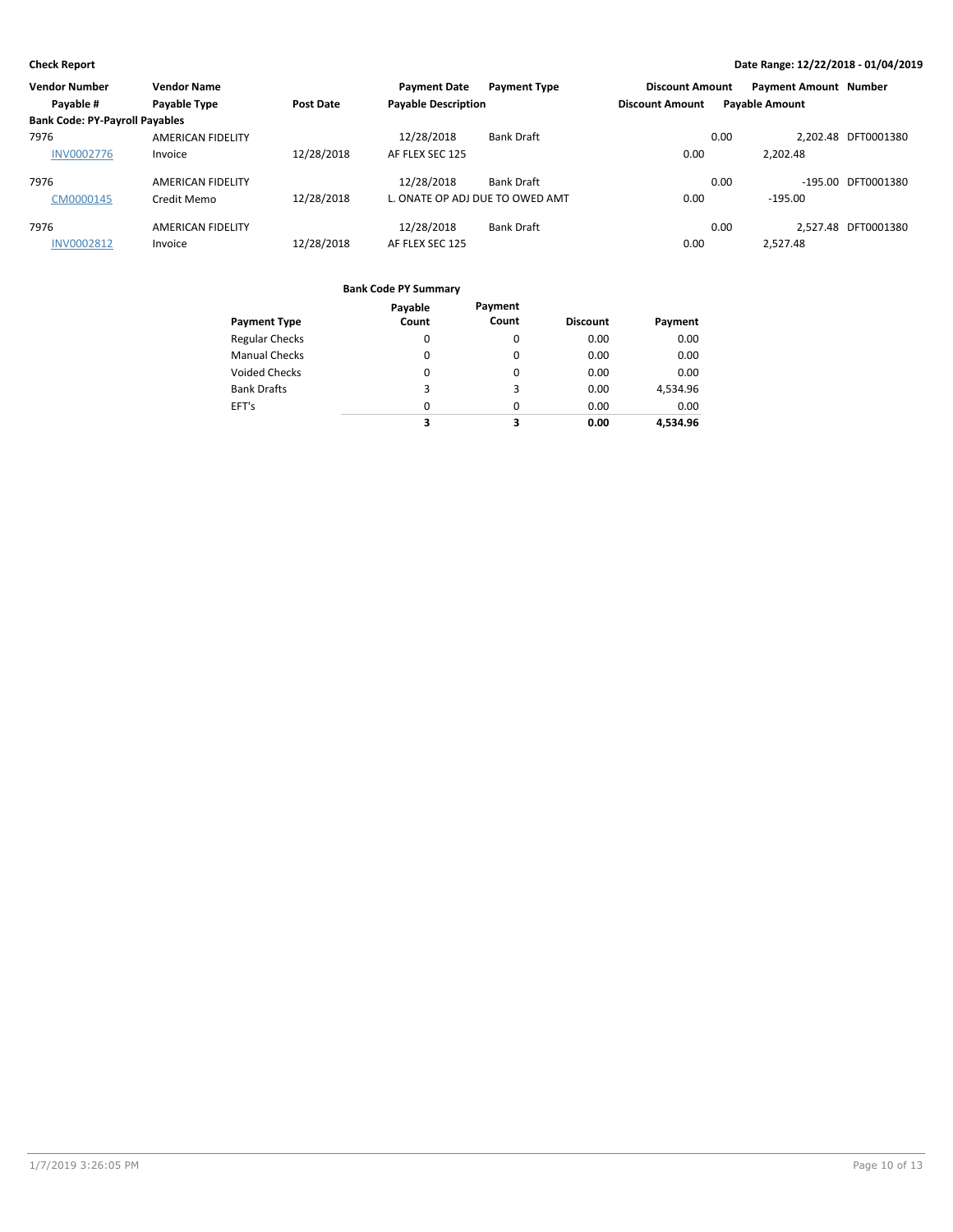| <b>Vendor Number</b><br>Payable #<br><b>Bank Code: AP-Regular Payables</b> | <b>Vendor Name</b><br>Payable Type                 | <b>Post Date</b>         | <b>Payment Date</b><br><b>Payable Description</b>  | <b>Payment Type</b>                                                                        | <b>Discount Amount</b><br><b>Discount Amount</b> |      | <b>Payment Amount Number</b><br><b>Payable Amount</b> |             |
|----------------------------------------------------------------------------|----------------------------------------------------|--------------------------|----------------------------------------------------|--------------------------------------------------------------------------------------------|--------------------------------------------------|------|-------------------------------------------------------|-------------|
| 8014<br>1282                                                               | PAXTON ASSOCIATES<br>Invoice                       | 01/04/2019               | 01/04/2019                                         | Regular<br>6/26/18 - 7/25/18 WATERMASTER ADMIN S                                           | 0.00                                             | 0.00 | 1,750.00 96723<br>1,750.00                            |             |
| 8022<br>23121218                                                           | CONFIDENCE CONSULTING<br>Invoice                   | 01/04/2019               | 01/04/2019                                         | Regular<br>(7) SUREHIRE ASSESSMENTS ON 12/12/18                                            | 0.00                                             | 0.00 | 2,800.00 96697<br>2,800.00                            |             |
| 8142<br>4204847                                                            | US FOODS, INC.<br>Invoice                          | 01/04/2019               | 01/04/2019                                         | Regular<br>986 HILBY AVE - SHIPMENT ON 12/13/18                                            | 0.00                                             | 0.00 | 194.08 96746<br>194.08                                |             |
| 8222<br>012946.                                                            | <b>CPRS</b><br>Invoice                             | 01/04/2019               | 01/04/2019<br><b>NANCY TOWNE MEMBERSHIP</b>        | Regular                                                                                    | 0.00                                             | 0.00 | 170.00 96698<br>170.00                                |             |
| 8273<br>693950                                                             | SMILE BUSINESS PRODUCTS, INC.<br>Invoice           | 01/04/2019               | 01/04/2019                                         | Regular<br>440 HARCOURT AVE - SHARP/MX-M904                                                | 0.00                                             | 0.00 | 130.87 96738<br>130.87                                |             |
| 8460<br><b>TUITION</b>                                                     | THEODORE BLACK<br>Invoice                          | 01/04/2019               | 01/04/2019                                         | Regular<br>PSYCHOLOGY 25-0744 TUITION REIMBURSE                                            | 0.00                                             | 0.00 | 157.47 96741<br>157.47                                |             |
| 8525<br><b>INV26782</b>                                                    | <b>NEOGOV</b><br>Invoice                           | 01/04/2019               | 01/04/2019                                         | Regular<br>12/26/18-12/25/19 ONBOARD SOFTWARE L                                            | 0.00                                             | 0.00 | 9,196.00 96720<br>9,196.00                            |             |
| 8690<br>11264249                                                           | CALIFORNIA CHAMBER OF COMMERCE<br>Invoice          | 01/04/2019               | 01/04/2019<br>(16) 2019 CAL LABOR LAW POSTERS      | Regular                                                                                    | 0.00                                             | 0.00 | 1,206.29 96694<br>1,206.29                            |             |
| 8755<br>INV0002852                                                         | <b>CORONA RENTALS</b><br>Invoice                   | 12/01/2018               | 12/31/2018                                         | Regular<br>JAN 2019 - RENT FOR 656 BROADWAY AVEN                                           | 0.00                                             | 0.00 | 2,730.00 96686<br>2,730.00                            |             |
| 8800<br>9045                                                               | RINCON CONSULTANTS, INC.<br>Invoice                | 01/04/2019               | 01/04/2019                                         | Regular<br>NOV 2018 - MAIN GATE SPECIFIC PLAN/CEQA                                         | 0.00                                             | 0.00 | 10,892.32 96726<br>10,892.32                          |             |
| 8863<br>11294                                                              | INFRASTRUCTURE ENGINEERING CORP.<br>Invoice        | 01/04/2019               | 01/04/2019                                         | Regular<br>10/27/18-11/30/18 - CANYON DEL REY SEW                                          | 0.00                                             | 0.00 | 26,403.24 96706<br>26,403.24                          |             |
| 8886<br><u> 1141</u>                                                       | SAGE RENEWABLES ENERGY CONSULTING, INC.<br>Invoice | 01/04/2019               | 01/04/2019                                         | Regular<br>SEPT-NOV, 2018 - SOLAR PROJ CONSULTING                                          | 0.00                                             | 0.00 | 10,571.25 96729<br>10,571.25                          |             |
| 8918<br><b>DEC 2018</b>                                                    | CHRISTIAN VILLICANA<br>Invoice                     | 01/04/2019               | 01/04/2019<br>DEC 2018 MILEAGE REIMBURSEMENT       | Regular                                                                                    | 0.00                                             | 0.00 | 752.10 96695<br>752.10                                |             |
| 8995<br><b>DEC 2018</b>                                                    | <b>ABBY BUKOFZER</b><br>Invoice                    | 01/04/2019               | 01/04/2019                                         | Regular<br>DEC 2018 INSTRUCTOR PAY - ISRAELI DANCE                                         | 0.00                                             | 0.00 | 63.00                                                 | 63.00 96688 |
| 9020<br>1567<br>1568                                                       | RODNEY CRAIG GOODMAN JR.<br>Invoice<br>Invoice     | 01/04/2019<br>01/04/2019 | 01/04/2019                                         | Regular<br>12/3/2018 - 12/7/2018 FINANCIAL MGMT S<br>12/17/18-12/21/18 FINANCIAL MGMT SVCS | 0.00<br>0.00                                     | 0.00 | 21,900.32 96727<br>11,075.16<br>10,825.16             |             |
| 9053<br>6126                                                               | TAMRA M. KOLL<br>Invoice                           | 01/04/2019               | 01/04/2019                                         | Regular<br>(6) PERF. NOVA LEATHER MID BACK CHAIRS                                          | 0.00                                             | 0.00 | 900.00 96740<br>900.00                                |             |
| 9055<br><b>DEC 2018</b>                                                    | <b>GABRIEL SUAREZ</b><br>Invoice                   | 01/04/2019               | 01/04/2019<br>DEC 2018 MILEAGE REIMBURSEMENT       | Regular                                                                                    | 0.00                                             | 0.00 | 51.34                                                 | 51.34 96703 |
| 9056<br><b>FACE PAINT</b>                                                  | DENISE WISCOWICHE<br>Invoice                       | 01/04/2019               | 01/04/2019                                         | Regular<br>FACE PAINTING FOR NATIONAL NIGHT OUT                                            | 0.00                                             | 0.00 | 50.00                                                 | 50.00 96699 |
| 9057<br>6646                                                               | MILLETTE CONSTRUCTION<br>Invoice                   | 01/04/2019               | 01/04/2019<br><b>BOND RELEASE FOR PERMIT #6646</b> | Regular                                                                                    | 0.00                                             | 0.00 | 1,000.00 96711<br>1,000.00                            |             |
| 9058<br>7384096X                                                           | NATIONAL FIRE PROTECTION ASSOCIATION<br>Invoice    | 01/04/2019               | 01/04/2019                                         | Regular<br>ID #2952413; 1 YR SUBSCRIPTION TO NATL F                                        | 0.00                                             | 0.00 | 1,486.61 96718<br>1,486.61                            |             |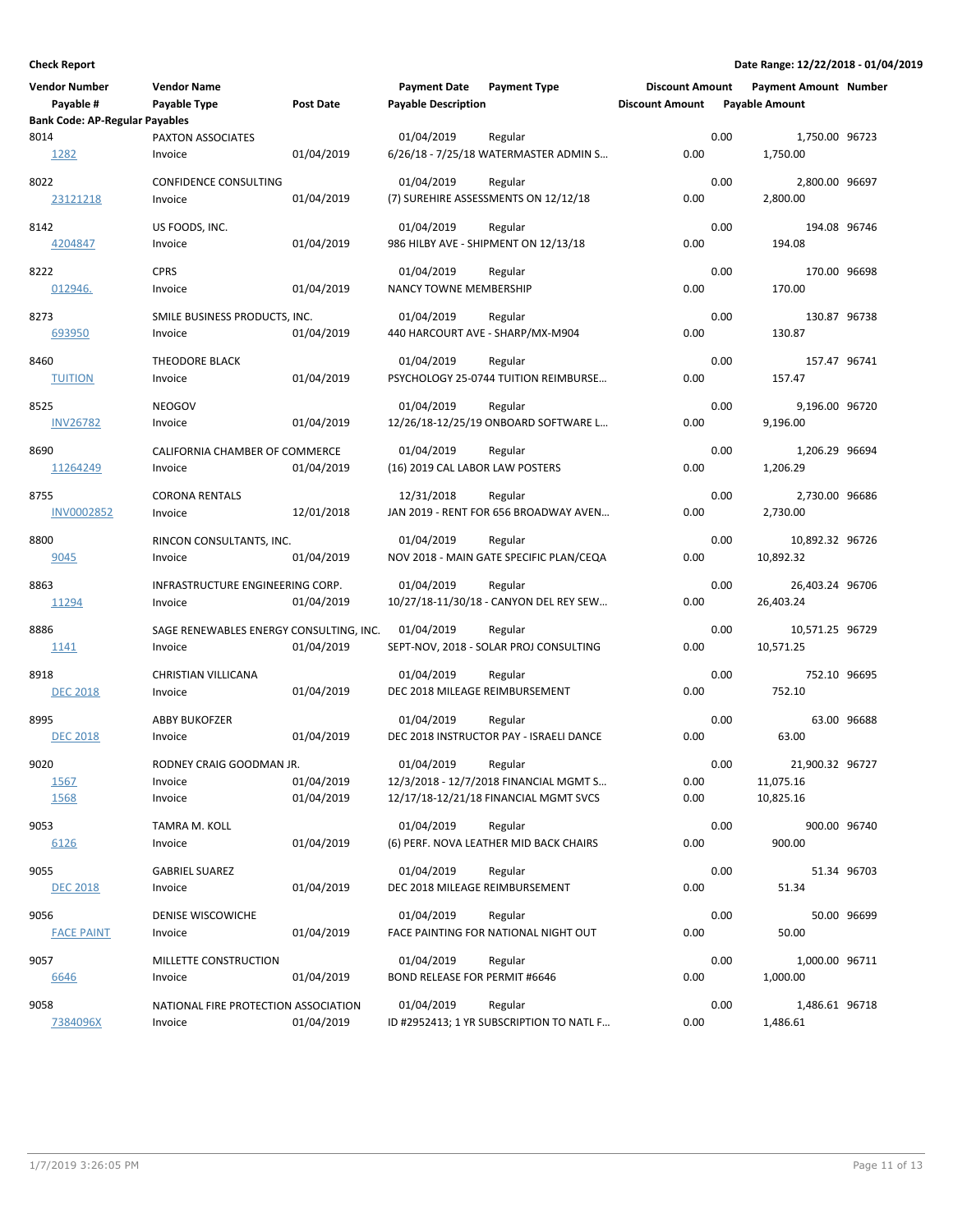| Vendor Number | <b>Vendor Name</b>         |            | <b>Payment Date</b>        | <b>Payment Type</b>                  | <b>Discount Amount</b> |      | Payment Amount Number |  |
|---------------|----------------------------|------------|----------------------------|--------------------------------------|------------------------|------|-----------------------|--|
| Pavable #     | Payable Type               | Post Date  | <b>Payable Description</b> |                                      | <b>Discount Amount</b> |      | <b>Pavable Amount</b> |  |
| 9060          | SEASIDE MIDDLE SCHOOL BOYS |            | 01/04/2019                 | Regular                              |                        | 0.00 | 3.000.00 96733        |  |
| 12/20 COUNCIL | Invoice                    | 01/04/2019 |                            | MAYOR'S YOUTH FUND - FOR SPORTS UNIF | 0.00                   |      | 3,000.00              |  |

|                       | Payable  | Payment  |                 |           |
|-----------------------|----------|----------|-----------------|-----------|
| <b>Payment Type</b>   | Count    | Count    | <b>Discount</b> | Payment   |
| <b>Regular Checks</b> | 22       | 21       | 0.00            | 95,404.89 |
| <b>Manual Checks</b>  | 0        | 0        | 0.00            | 0.00      |
| <b>Voided Checks</b>  | 0        | 0        | 0.00            | 0.00      |
| <b>Bank Drafts</b>    | 0        | 0        | 0.00            | 0.00      |
| EFT's                 | $\Omega$ | $\Omega$ | 0.00            | 0.00      |
|                       | 22       | 21       | 0.00            | 95.404.89 |